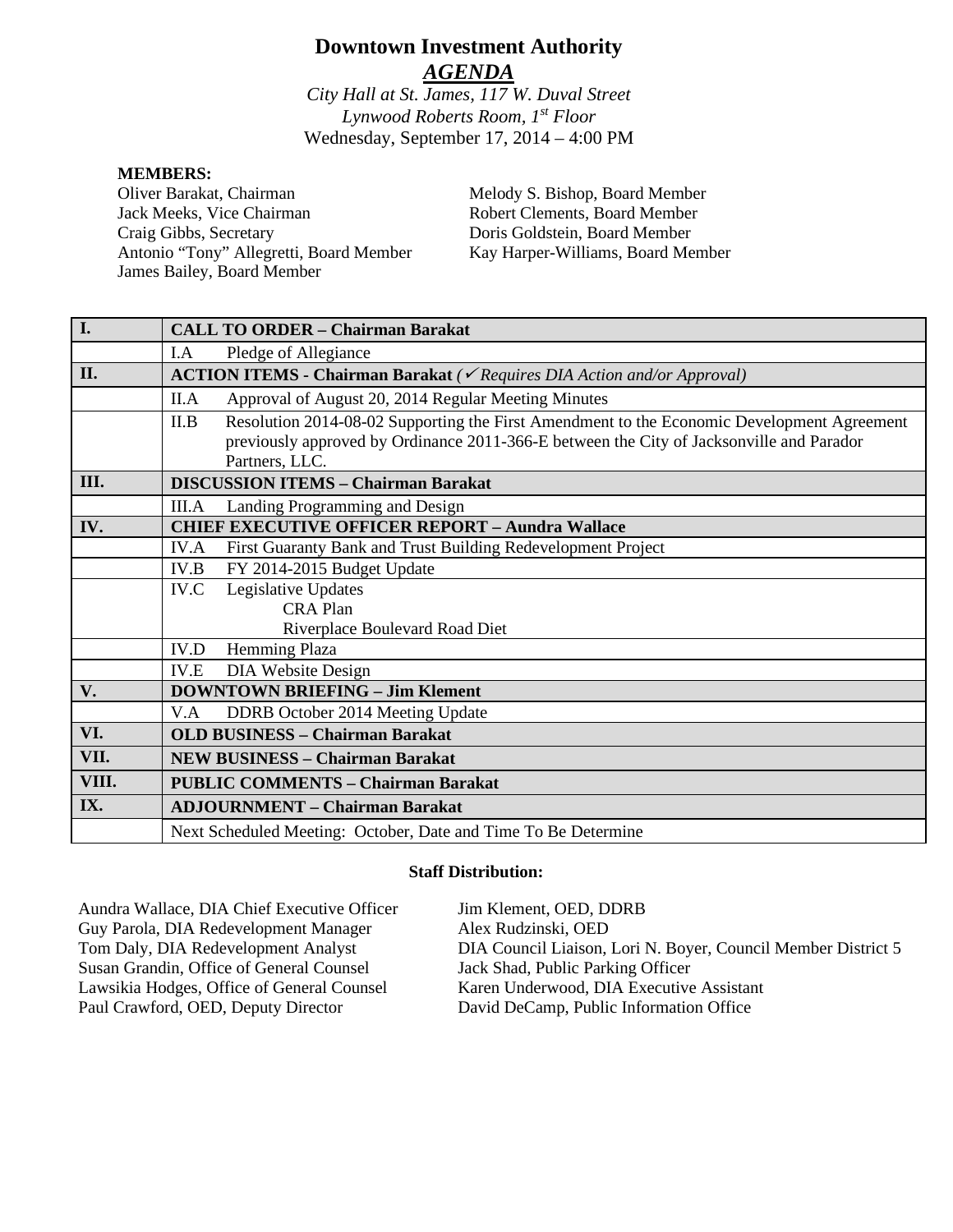**Downtown Investment Authority Regular Meeting** 

**City Hall at St. James 117 West Duval St., Lynwood Roberts Room**

*Wednesday, September 17, 2014 4:00 p.m.*

## *DIA Meeting MEETING MINUTES*

**Board Members Present:** Oliver Barakat, Chairman; Craig Gibbs, Secretary; Jim Bailey; Melody Bishop; Tony Allegretti and Doris Goldstein and Kay Harper-Williams

**Board Members Absent:** Jack Meeks, Vice-Chairman, and Robert Clements

**Office of General Counsel:** Lawsikia Hodges and Susan Grandin

**Council Member:** Lori Boyer

**Attendees:** Aundra Wallace, DIA Chief Executive Officer; Guy Parola, DIA Redevelopment Manager; Tom Daly, DIA Redevelopment Analyst; Jim Klement, DDRB/OED; and Karen Underwood, DIA Executive Assistant

## **I. CALL TO ORDER**

Chairman Barakat convened the regular meeting to order at approximately 4:05 p.m.

#### **II. ACTION ITEMS**

## **A. APPROVAL OF AUGUST 20, REGULAR MEETING MINUTES**

#### **A MOTION WAS MADE BY BOARD MEMBER BISHOP AND SECONDED BY BOARD MEMBER ALLEGRETTI APPROVING THE AUGUST 20, 2014 DIA REGULAR MEETING MINUTES AS AMENDED THE MOTION PASSED UNANIMOUSLY 7-0.**

**B. RESOLUTION 2014-08-02: SUPPORTING THE FIRST AMENDMENT (THE "FIRST AMENDMENT") TO THE ECONOMIC DEVELOPMENT AGREEMENT PREVIOUSLY APPROVED BY ORDINANCE 2011-366-E (THE "AGREEMENT") BETWEEN THE CITY OF JACKSONVILLE )THE "CITY"), AND PARADOR PARTNERS, LLC, AS SUBSEQUENTLY ASSIGNED TO PARADOR PARKING, LLC " ("DEVELOPER"), FOR THE PURPOSE OF ELIMATING THE SALE CLAWBACK SO AS TO AUTHORIZE THE SALE OF THE PROJECT PARCEL AND THE ASSIGNMENT OF THE AGREEMENT TO A PURCHASER OF THE PROJECT PARCEL: APPROVING AND AUTHORIZING THE MAYOR, OR HIS DESIGNEE, AND THE CORPORATION SECRETARY, TO EXECUTE THE FIRST** 

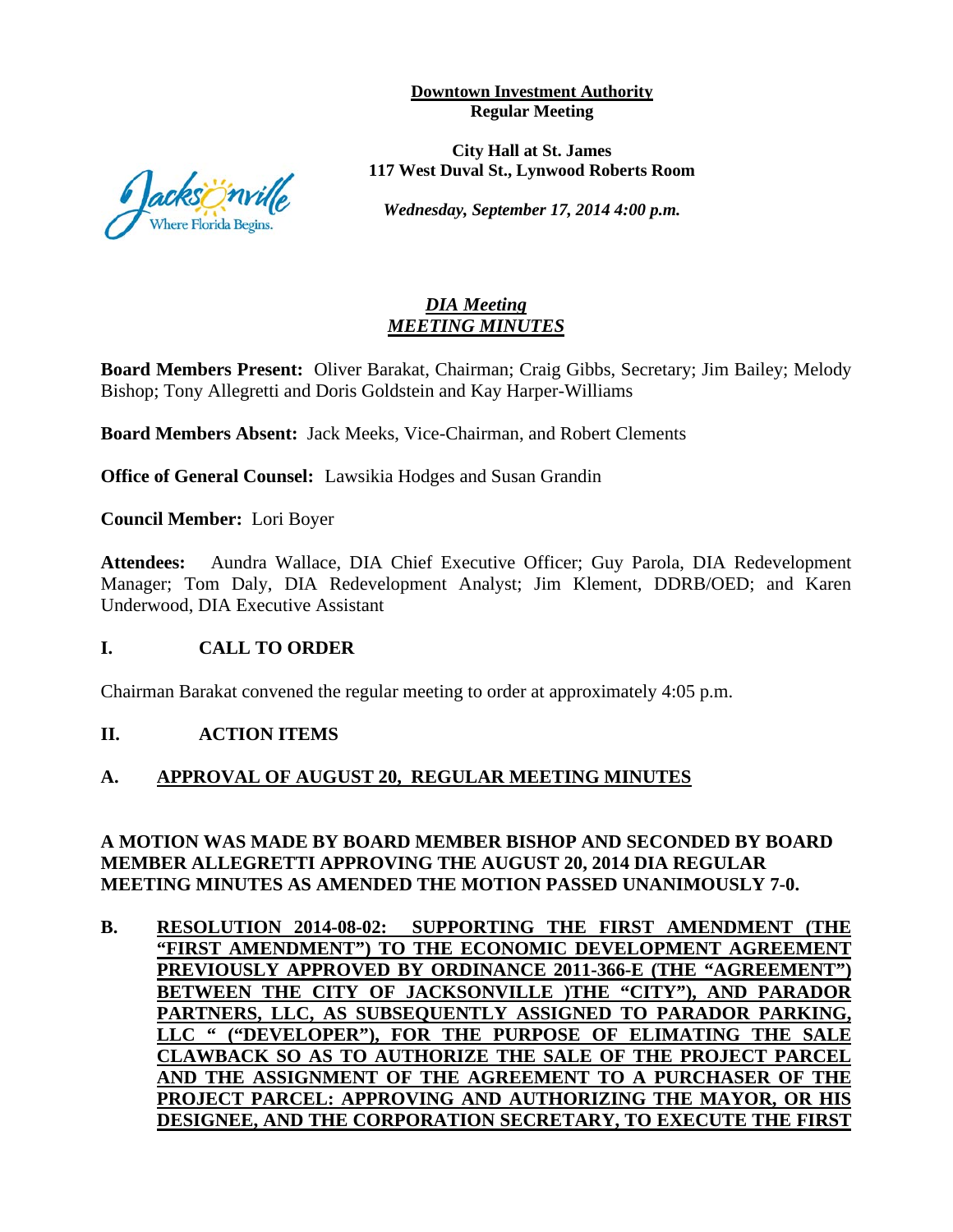## **AMENDMENT; AUTHORIZING THE EXECUTIVE DIRECTOR OF THE OFFICE OF ECONOMIC DEVELOPMENT TO CONSENT TO SUCH ASSIGNMENTS IN HIS REASONABLE DISCRETION; PROVIDING AN AFFECTIVE DATE.**

CEO Wallace provided a memo and brought forward Resolution 2014-08-02 supporting the removal of certain claw back provisions as contained in a development agreement between the City of Jacksonville and Parador Partners, LLC.

The Board made relative comments regarding the project summary claw back provisions.

Paul Crawford, OED Deputy Director was present to answer questions. Mr. Crawford pointed out that in 2011 a standard language was included in all contracts to prevent an entity from coming in to obtain City funding and gaining cash from the City, not producing what they were supposed to, and selling that option and the property never being approved.

Board Member Bailey made a motion to approve Resolution 2014-08-02. Board Member Gibbs seconded Board Member Bailey's motion.

Board Member Allegretti offered a friendly amendment to Bailey's motion to add DIA's consent, along with OED, to Parador Partners, LLC's assignment of the agreement. Board Member Bailey did not accept Board Member Allegretti's friendly amendment.

Paul Harden, Partner at Law office of Paul M. Harden wanted to understand Board Member Allegretti's friendly amendment and inquired as to whether DIA's consent to the assignment would require further board approval.

Melody Bishop wanted clarity about what the board was voting on regarding the  $3<sup>rd</sup>$  to the last line of the Resolution where it stated "authorizing the Executive Director of the Office of Economic Development to consent to such assignments in his reasonable discretion".

Paul Crawford asked Council Member Boyer what would be the best way to incorporate any DIA amendments to the legislation pending before Council on this project. Council Member Boyer responded that a recommendation by the DIA to amend the legislation could be offered as an amendment in the Finance committee.

Board Member Bailey amended his previous motion to eliminate the Office of Economic Development and the Economic Development Officer throughout the legislation and replace it with the Downtown Investment Authority and the Chief Executive Officer of the DIA. Board Member Bailey preferred DIA to have sole oversight over the agreement and to consult with OED as needed.

Chairman Barakat restated Board Member Bailey's amended motion and asked if there was a second. Board Member Bishop seconded the motion for discussion purposes.

Chairman Barakat stated that the motion was on the table for discussion.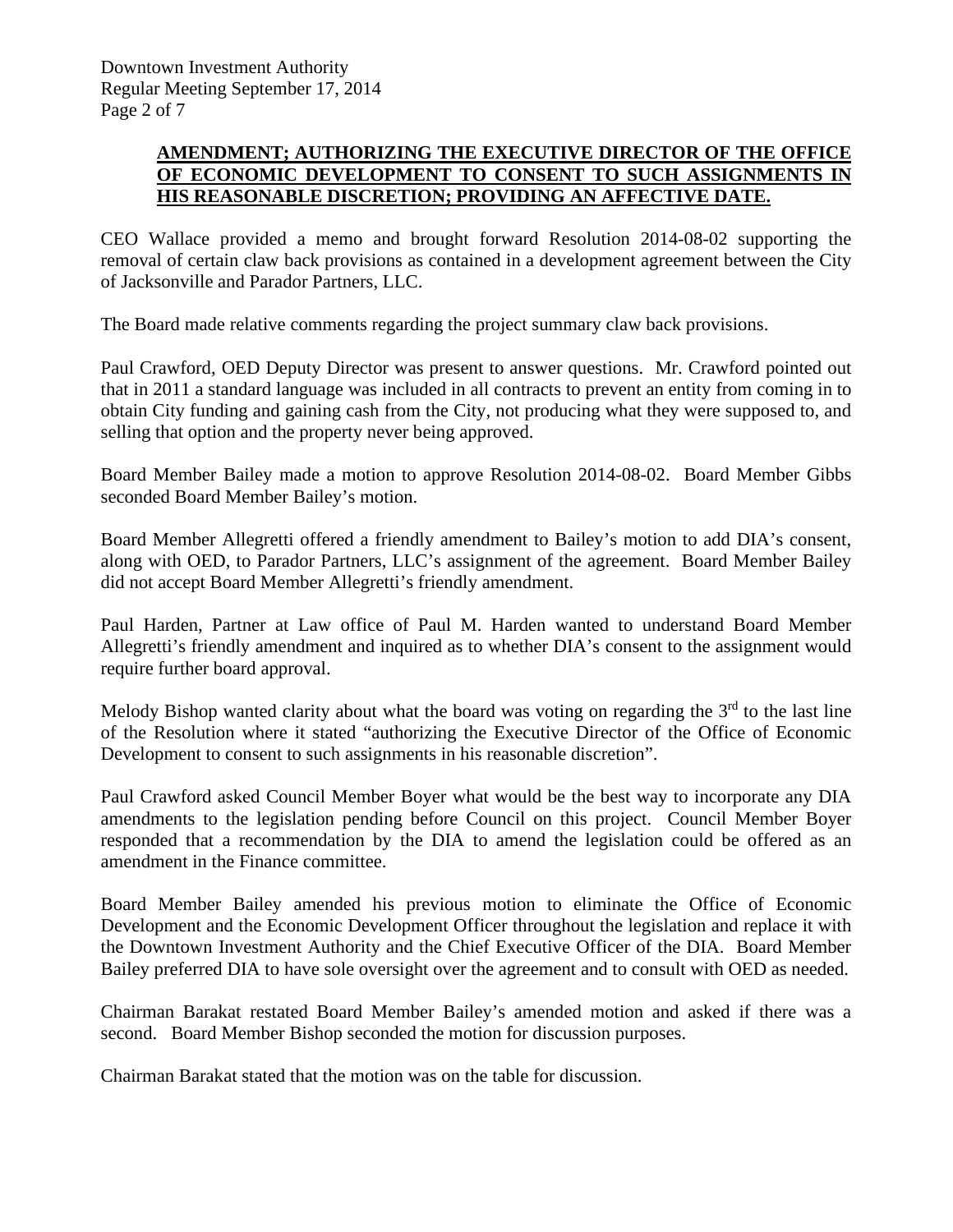Downtown Investment Authority Regular Meeting September 17, 2014 Page 3 of 7

Board Member Bishop pointed out that if no one was in support of the motion does that mean that there is an interest in the board to take under advisement Mr. Crawford's comments regarding the level of knowledge of OED on this particular issue.

Board Member Allegretti asked CEO Wallace to comment on the matter. CEO Wallace responded to Board Member Allegretti that the DIA staff would prospectively work with the OED and consult OED as necessary.

Chairman Barakat opened the floor for public comments.

**A MOTION WAS MADE BY BOARD MEMBER BAILEY AND SECONDED BY BOARD MEMBER BISHOP TO APPROVE 2014-08-02 AS AMENDED REPLACING THE "OFFICE ECONOMIC DEVELOPMENT" THROUGHOUT THE LEGISLATION WITH THE "DOWNTOWN INVESTMENT AUTHORITY" AND THE "ECONOMIC DEVELOPMENT OFFICER" WITH THE "CHIEF EXECUTIVE OFFICER OF THE DIA". THE MOTION PASSED UNANIMOSLY 7-0.**

The board deviated from the agenda and heard Discussion IV.A First Guaranty Bank and Trust Building Redevelopment Project

CEO Wallace brought fourth First Guaranty Bank and Trust Building Redevelopment Project as known as Bostwick Building.

Jacques Klempf, President and CEO of Dixie Egg Company distributed a handout of their concept to the board as the Cowford Project. He gave a brief overview of the process of the historical landmark. Mr. Klempf has selected Elkins Constructors, Inc. as the contractor for the Cowford project and Design Cooperative as their design firm. Preston Haskell will be the consultant on the project and they have hired Paul Weaver as their Architectural Historic Expert.

## **III. DISCUSSION ITEMS –**

## **A. LANDING PROGRAMMING AND DESIGN**

Chairman Barakat stated that there was fair amount of reaction regarding an initial design at the Landing about a year ago and the DIA organized along with DVI and AIA a charrette that took place in December 2013. Several items came out from the meeting

- The removal of the main street bridge ramp.
- Commentary on density and vesting the project
- Market Feasibility consulting team was hired for the business plan.
- Feasibility plan was completed April 18, 2014
- The developer went back to the drawing board
- Mayor Alvin Brown proposed over \$10M to go towards public right of way in the CIP Plan
- Developer submitted a  $3<sup>rd</sup>$  iteration that was based on public input and market feasibility study.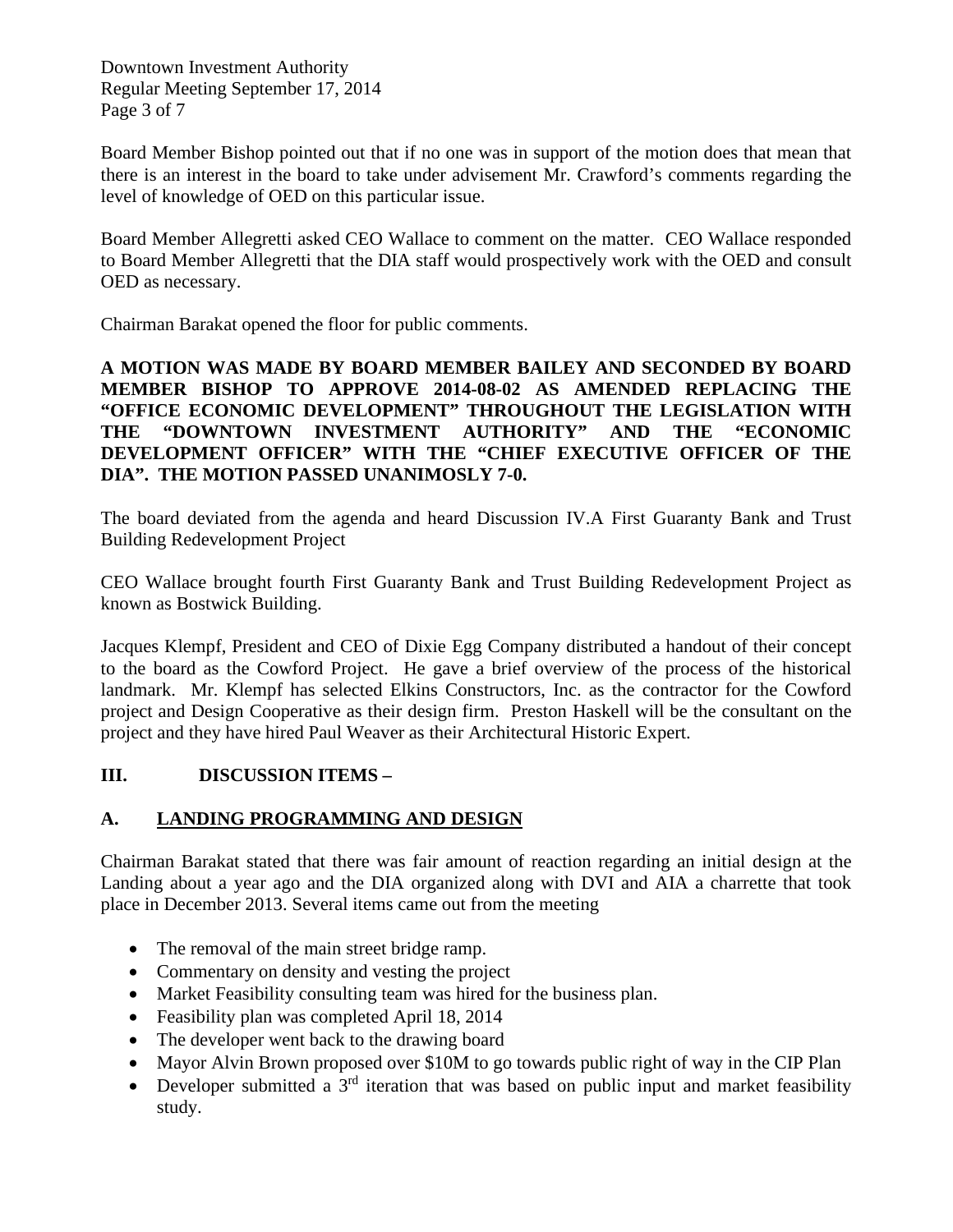• Outcome was the reduction of scale and density, uses of retail and multi-family.

CEO Wallace pointed out that the Board would need to work with Sleiman Enterprises regarding the program design by engaging with Stakeholders and lead by Board Member Goldstein. He discussed how to pull in the Urban Land Institute, AIA, Downtown Development Review Board Representatives, Downtown Task Force, Jacksonville Council, Jacksonville Community Council Inc., and etc. to work with the DIA.

Guy Parola will begin working with Board Member Goldstein on the mechanics "mechanics of creating a Committee and report to the Board.

Chairman Barakat asked Board Member Goldstein that once a subcommittee was established, he and CEO Wallace would like to volunteer Board Member Bishop to that committee given her skillset. Board Member Bishop would obviously be engaged with the CRA process which will become intense in the next few days and also requested her to be involved with the Riverplace Boulevard Road Diet Project as a liaison.

Board Member Goldstein added that the panel would be looking at not only architecture and design but also programming.

Board Member Bishop commented that the programming is the piece that is missing and understanding what the Ordinance says about that property in terms of entertainment.

## **IV.B FY 2014-2015 Budget Update**

CEO Wallace brought forward the FY 2014-2015 Budget Update and gave an overview of the adjustments.

Council Member Boyer reminded the Board that 10% of the Southbank TIF Increment may be utilized for operational expenses for the DIA.

Board Member Bailey addressed the ongoing expense of the environmental fire station on Adams Street. He inquired about what needed to be done to remedy the issue with those facilities. CEO Wallace responded that the DIA is working with Solid Waste Division on addressing those issues with a disposition strategy for those parcels. 752 W. Adams was probably budgeted for more than what the property is valued. Board Member Bailey noted that it would be nice to permanently eliminate that expense.

CEO Wallace stated that once the budget is approved, Jim Klements will begin working with the Downtown Investment Authority.

CEO Wallace brought forth the CIP. He stated that there are three 3 items that are in the Redevelopment plan. The items are signage, lighting, and conversion of one-way to two-way streets that are on the CIP list. The DIA Staff would like to have those items removed from the CIP and left within DIA's plan [and at a later date. He noted that the Landing should remain on the CIP list.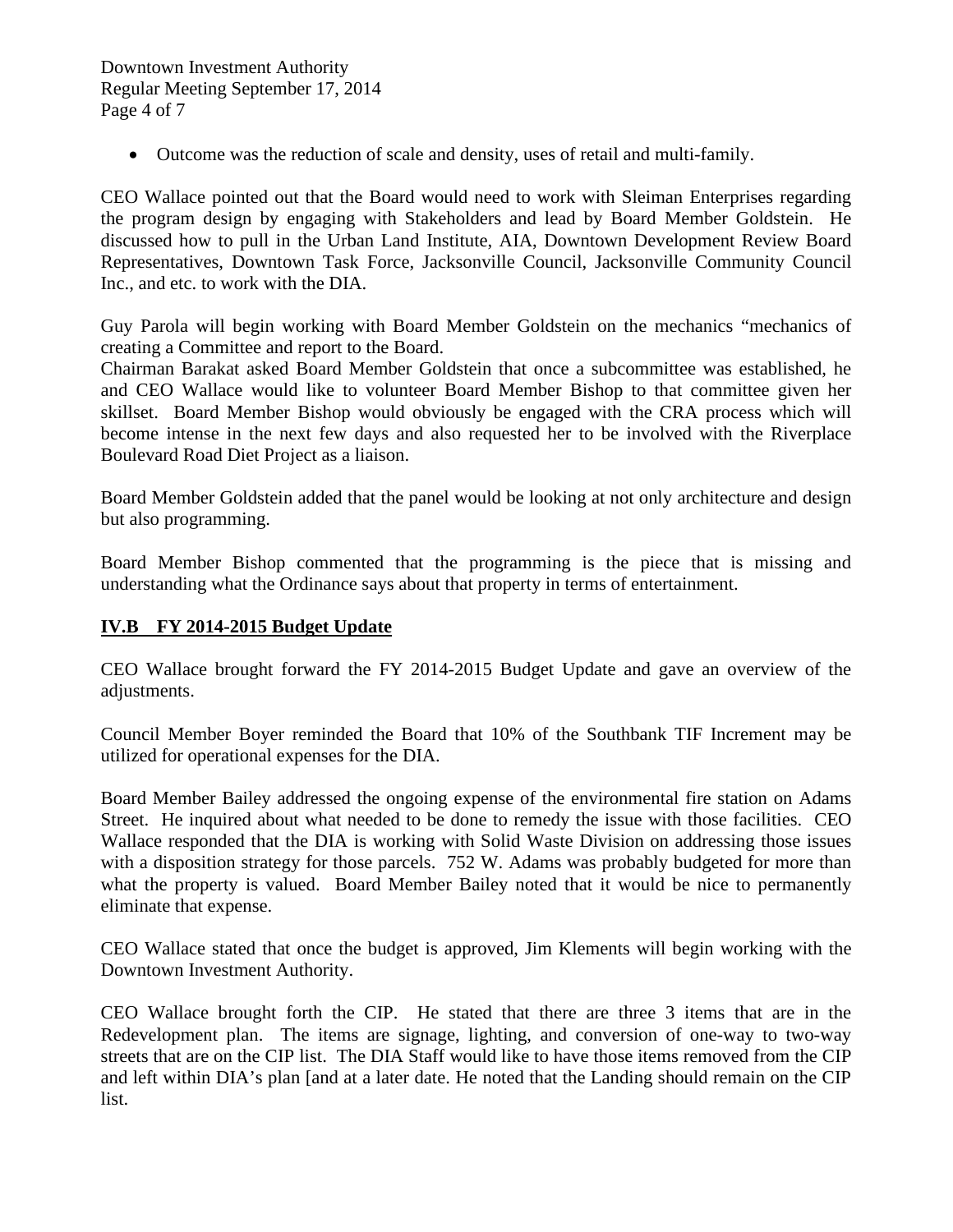Downtown Investment Authority Regular Meeting September 17, 2014 Page 5 of 7

Chairman Barakat opened the floor for public comments.

## **A MOTION WAS MADE BY BOARD MEMBER BISHOP AND SECONDED BY BOARD MEMBER GIBBS WITH THE RECOMMENDATION OF DIA CHIEF EXECUTIVE OFFICER TO MOVE FROM THE CIP LIST BACK INTO DIA'S CONTROL THE SIGNAGE, LIGHTING, AND CONVERSION OF ONE-WAY STREET TO TWO-WAY STREETS. THE MOTION PASSED UNANIMOUSY 7-0.**

Council Member Boyer advised the board that the Council adopts and makes amendments to the CIP. She said if the board makes a recommendation to have the projects eliminated from the CIP so that they are in the DIA's purview to move forward as funds become available.

Chairman Barakat and CEO Wallace brought forth Council Member Love to report Ordinance 2014-305 regarding the Ordinance Code Amendment to change the time limit for docking at Pearl Street for designated passenger loading and unloading zones from ten to thirty minutes.

The board made relative comments regarding 2014-305.

Council Member Love commented that he would be more than happy to work with the DIA regarding further changes to help the vibrancy of downtown. He also noted that he would be interested in a future modification of the bill once additional information became available through the Dock Master and others, in order to improve river traffic and make downtown more vibrant. He would also talk with representatives of the Foxy Lady.

## **IV.C LEGISLATIVE UPDATES**

#### **CRA PLAN**

CEO Wallace presented a handout, "CRA-BID Presentation to Council Outline". The DIA Staff, OGC and the Consultants were in the process of coming up with a presentation to the Council. The purpose of the presentation to the Council Members and EA's is to provide an overview of the legislation to increase their familiarity of the documents and allow for Q&A.

The board members made relative comments regarding the Presentation to Council Outline.

The 3-member special committee that was appointed to Governance will meet on Thursday, September  $18<sup>th</sup>$  at 3pm on the  $3<sup>rd</sup>$  floor of City Hall at St. James in Conference room C.

#### **RIVERPLACE BOULEVARD ROAD DIET**

CEO Wallace reported that Ordinance 2014-580 River Place Road Diet has worked its way through CC Committee and will be going to City Council next week. Board Member Melody Bishop will assist the DIA staff in preparation of the Riverplace Boulevard Road Diet design scope of work for the public works department

## **D. HEMMING PLAZA**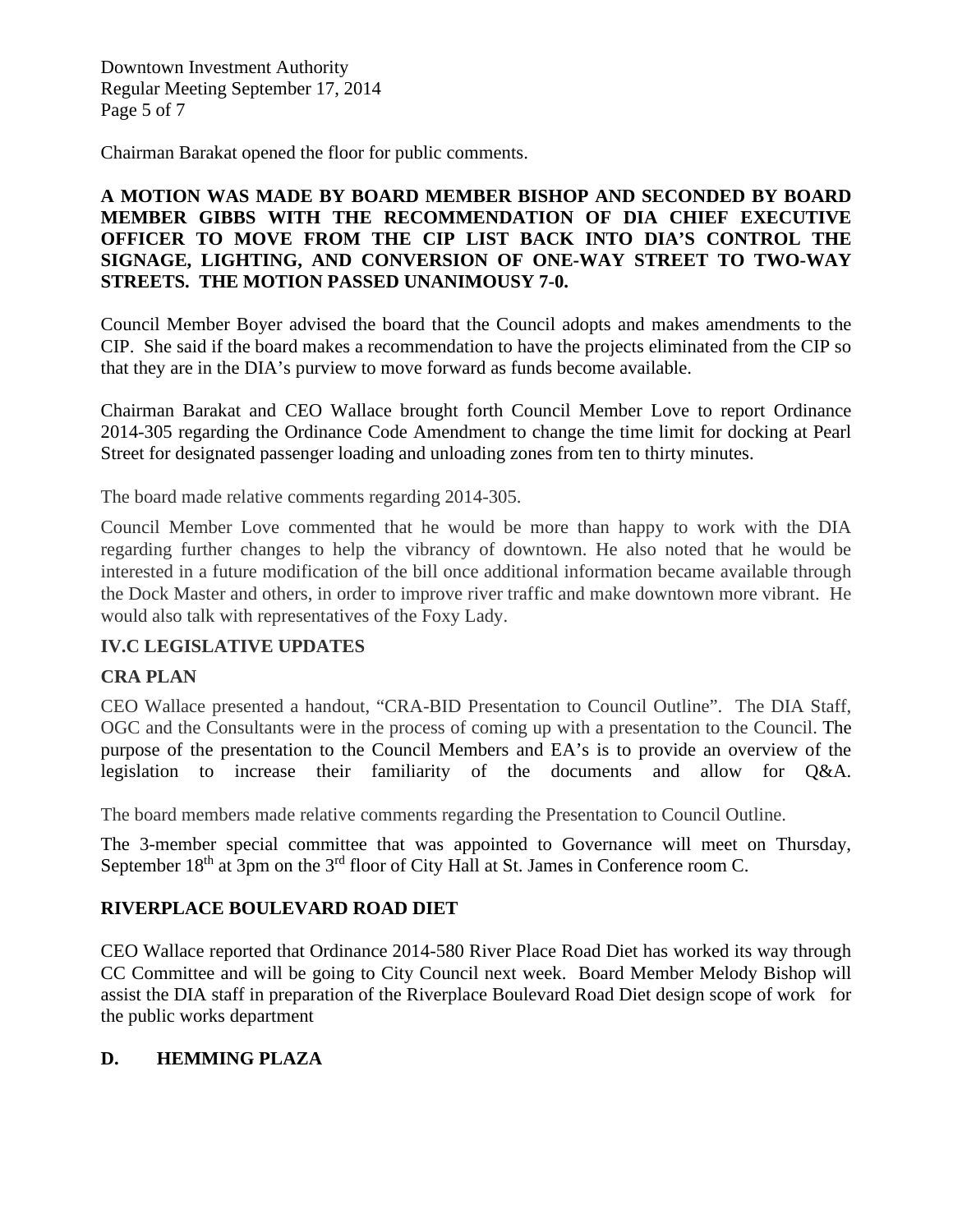Downtown Investment Authority Regular Meeting September 17, 2014 Page 6 of 7

CEO Wallace provided an update of Hemming Plaza, including the recent selection of Vince Cavin for the Executive Director. He suggested Board Member Gibbs be the liaison from the Board to the non-profit organization that is managing Hemming Park. Board Member Gibbs commented that he would be happy to serve.

Chairman Barakat pointed out that he would like to have an update of the meeting every four to six months to stay alert of the developments.

## **E. DIA WEBSITE DESIGN**

CEO Wallace provided an update of the DIA Website Design template to the board members. The Information Technology Department has been working with the staff with an anticipated date of completion between October and November 2014. College intern's applications are being reviewed to work on various downtown initiatives with good IT background.

## **IV. DOWNTOWN BRIEFING**

Jim Klement was not available to provide the DDRB update. Guy Parola provided the update to the board: DDRB 2014-008, 929 East Bay Street, Request for Final Approval is going in for final design approval at the next DDRB meeting on Thursday, October 2, 2014 at 2:00 p.m.

**V. OLD BUSINESS** None

## **VI. NEW BUSINESS**

Board Member Goldstein brought forward the City's parking management program an on-street metered parking. She provided the statics to the board and a resolution recommending adjustment in Downtown parking meter rates to improve meter turnover and to optimize management of parking resources.

The board members made relative comments regarding the parking meter resolution.

- The price of meters should be higher per hour
- There are some people that believe that parking should be free
- First 30-minutes are free to capture people that are going in and out quickly
- First hour should be equal to the garage and increase more than the garage for a longer time period.
- If a meter fee is increased, the increased revenue should go towards new meters
- Lack of education on how street parking works
- Come with a very good messaging campaign if changing rates
- Most people do not think about the parking until they are leaving to pay
- Compared Greenville South Carolina Downtown Public parking services to find parking downtown in addition to convenient FREE parking that is available in and around the downtown are in designated one-hour and two-hour parking zones.